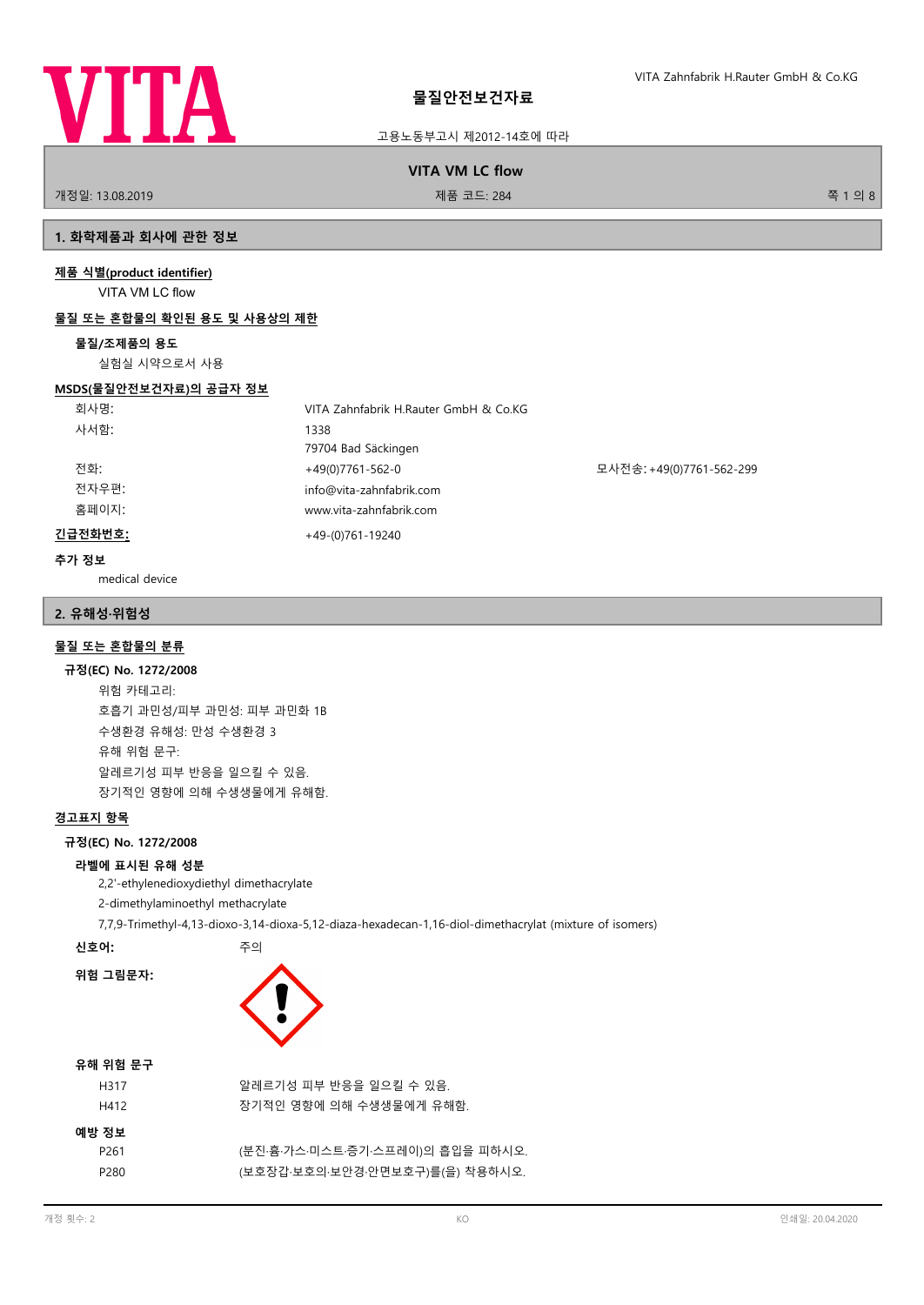

# 고용노동부고시 제2012-14호에 따라

# **VITA VM LC flow**

.<br>개정일: 13.08.2019 제품 프로그램을 제공하는 것이 제품 코드: 284 전 - 284 전 - 284 전 - 284 전 - 284 전 - 284 전 - 284 전 - 285 전 - 286 전 - 286 전 - 286 전 - 287 전 - 287 전 - 287 전 - 288 전 - 288 전 - 288 전 - 288 전 - 288 전 - 288 전 - 288 전 - 288 전 - 288

P302+P352 피부에 묻으면 다량의 물로 씻으시오.

# **유해성.위험성 분류기준에 포함되지 않는 기타 유해성.위험성**

아무런 정보가 없다.

# **3. 구성성분의 명칭 및 함유량**

# **혼합물**

# **유해 성분**

| CAS 번호         | 명칭                                                                                                         | 양          |
|----------------|------------------------------------------------------------------------------------------------------------|------------|
|                | GHS-분류                                                                                                     |            |
| 72869-86-4     | 7,7,9-Trimethyl-4,13-dioxo-3,14-dioxa-5,12-diaza-hexadecan-1,16-diol-dimethacrylat (mixture of<br>isomers) | $15 - 20%$ |
|                | Skin Sens. 1B, Aquatic Chronic 3; H317 H412                                                                |            |
| $109 - 16 - 0$ | 2,2'-ethylenedioxydiethyl dimethacrylate                                                                   | $15 - 20%$ |
|                | Skin Sens. 1B; H317                                                                                        |            |
| 94108-97-1     | Ditrimethylolpropane Tetraacrylate                                                                         | $1 - 5\%$  |
|                | Eye Irrit. 2, Aquatic Chronic 2; H319 H411                                                                 |            |
| 2867-47-2      | 2-dimethylaminoethyl methacrylate                                                                          | < 1 %      |
|                | Acute Tox. 4, Acute Tox. 4, Skin Irrit. 2, Eye Irrit. 2, Skin Sens. 1; H312 H302 H315 H319 H317            |            |

H 전체 문구: 16장을 참조하시오.

# **4. 응급조치 요령**

# **응급 처치**

# **흡입후**

신선한 공기를 공급한다. 의심이 되거나 증상이 발견되면 진찰을 받는다.

### **다음 피부 접촉**

피부와 접촉시 즉시 물 와(과) 비누로 씻어 낸다. 오염된 모든 의복은 즉시 벗고 다시 사용 전 세척하시오.

의사의 치료 필요.

## **가. 눈에 들어갔을 때**

세안컵이나 물을 사용하여 즉시 주의 깊게, 그리고 철저하게 세척한다. 눈 자극이 있을 경우 안과의사의 진찰을 받는다.

### **먹었을 때**

구강을 즉시 헹군 후 물을 충분히 마신다.

### **가장 중요한 급성 및 지연성 증상과 영향**

아무런 정보가 없다.

# **즉시 의료진의 진찰과 특별 치료가 필요함**

증상에 따라 치료하시오.

# **5. 폭발·화재시 대처방법**

# **소화제**

### **적절한 소화물질**

주변 환경에 따라 소화 방법을 선택한다.

### **물질이나 혼합물로 부터 발생하는 특별한 위험**

비가연성.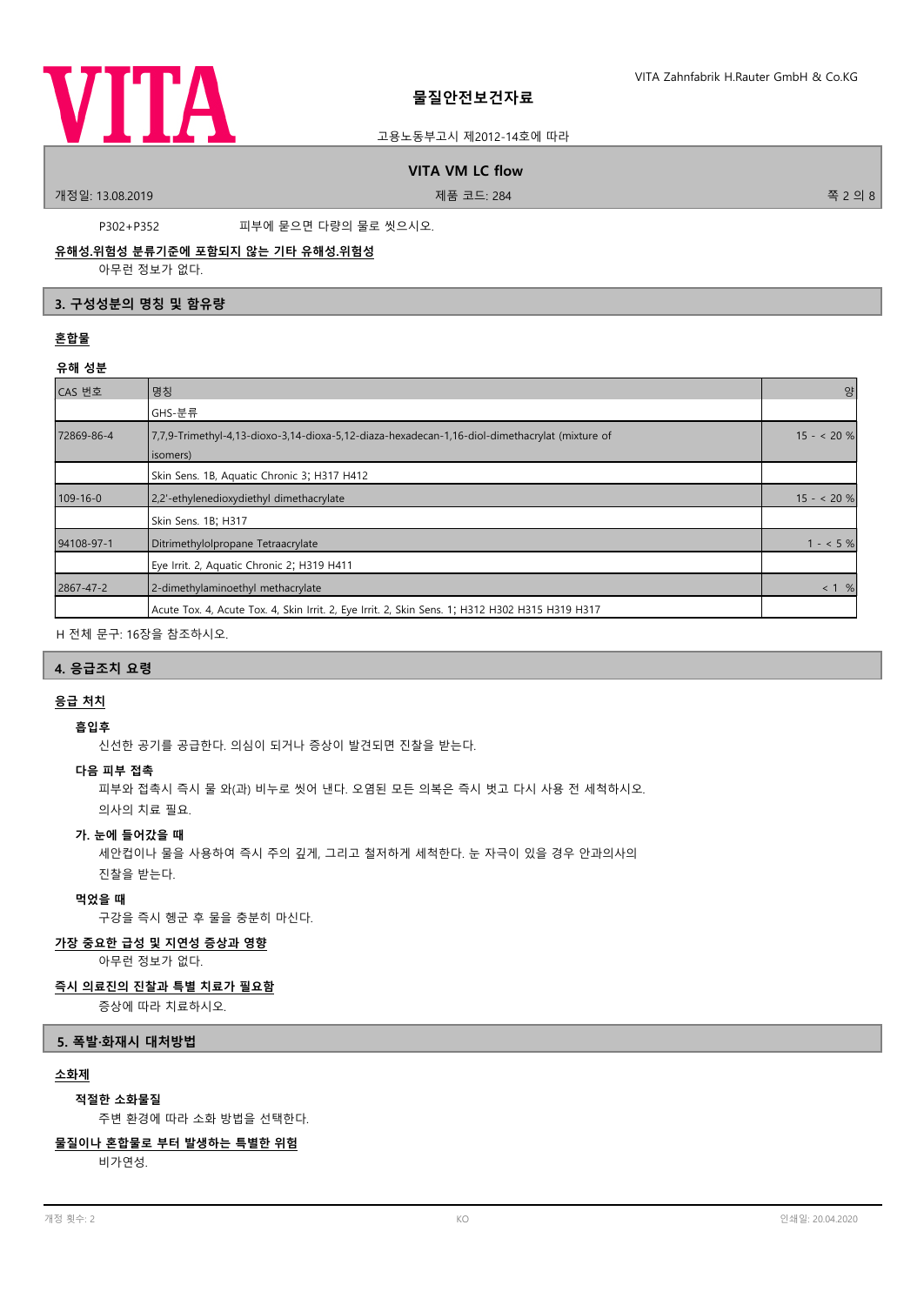

## 고용노동부고시 제2012-14호에 따라

# **VITA VM LC flow**

.<br>개정일: 13.08.2019 제품 코드: 284 전 12월 20일: 13.08.2019 전 폭 3 의 8

### **소방대원을 위한 정보**

자급식 호흡구와 화학물질 방호복을 착용하시오. 전신 보호복.

### **추가 정보**

가스/증기/연무를 물 분사로 가라앉힌다. 오염된 소화수는 별도로 모은다. 하수설비나 수환경에 유입되지 않게 한다.

### **6. 누출 사고 시 대처방법**

### **개인 예방조치, 보호구 및 응급조치**

적절히 환기하시오. 가스/연기/증기/에어로솔을 흡입하지 않는다. 피부와 눈, 그리고 의복과 접촉하지 않도록 한다. 개인 보호 장비 사용.

# **환경 보호 조치**

하수설비나 수환경으로 유출되지 않게 한다.

### **정화 및 제거 방법 및 물질**

기계적으로 수집한다. 인수한 물질을 폐기물 규정에 따라 처리한다.

# **다른 항을 참조**

안전 취급: 참조 단락 7 개인 보호구: 참조 단락 8 폐기물 처리: 참조 단락 13

### **7. 취급 및 저장방법**

# **안전취급요령**

어떤 특별한 주의 조치가 필요하지 않다. **안전취급 요령**

### **화재와 폭발 예방 조치**

어떤 특별한 화재예방 조치가 필요하지 않다.

# **피해야 하는 물질 정보를 포함한 안전 저장 조건**

# 컨테이너를 단단히 닫는다. **보관실 및 용기에 대한 요구 사항**

**공동 창고 시설 관련 참고사항**

어떤 특별한 주의 조치가 필요하지 않다.

**8. 노출방지 및 개인보호구**

# **제어 파라메타(control parameters)**

# **노출 방지**



**보호 및 위생 조치**

극도로 오염된 의복은 즉시 폐기한다. 피부 보호 프로그램을 만들어 준수한다. 작업을 끝내고 휴식을 취하기 전에 손과 얼굴을 씻고 필요하면 샤워를 한다. 작업장에서는 식사를 하거나 마시거나 흡연 또는 재채기를 하지 않는다.

**눈/얼굴 보호**

보안경/안면보호구를을 착용하시오.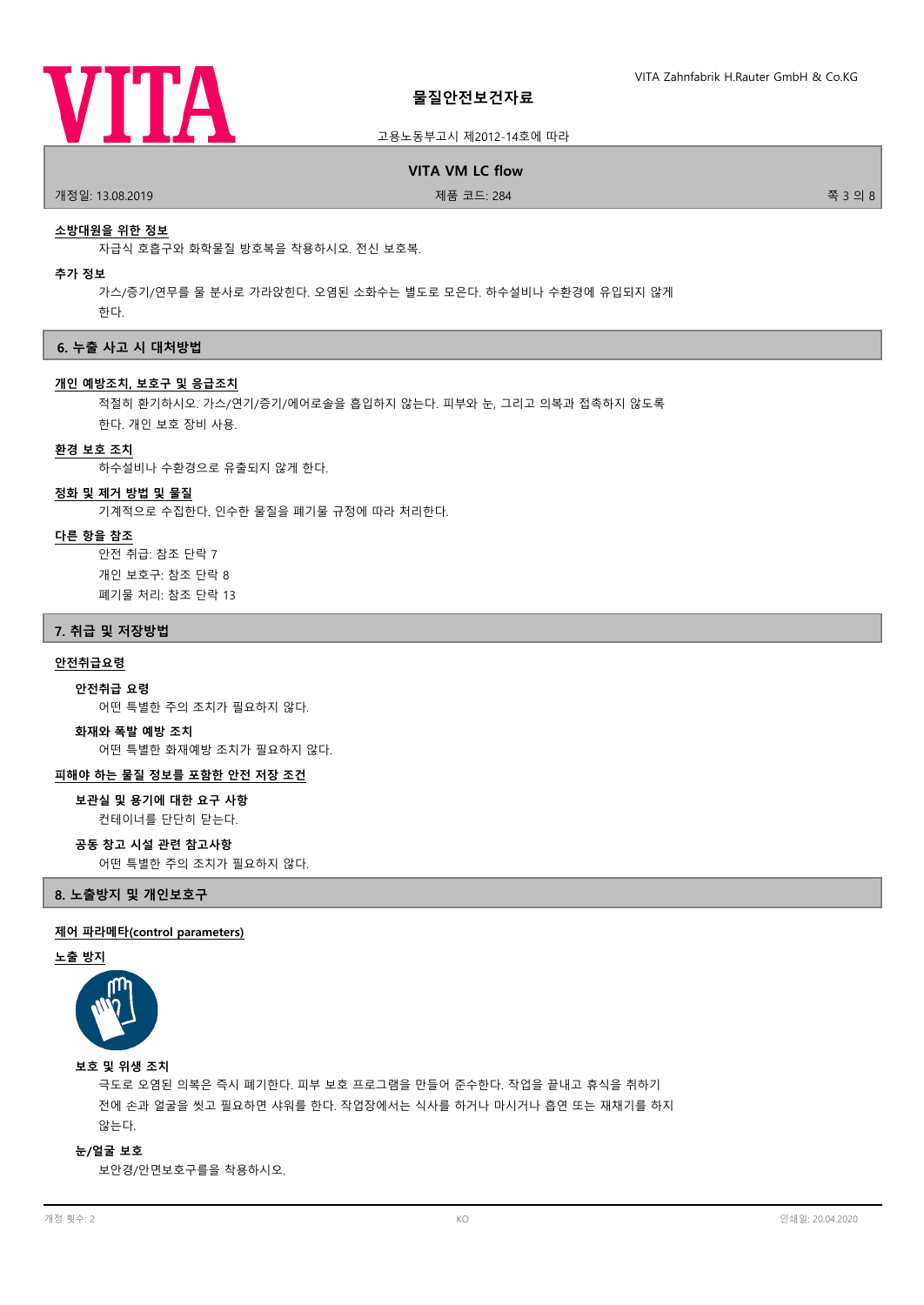

고용노동부고시 제2012-14호에 따라

# **VITA VM LC flow**

.<br>개정일: 13.08.2019 제품 프로그램을 제공하는 것이 제품 코드: 284 전 12월 20일: 13.08.2019 - 주국 의 8

# **손 보호**

화학물질을 취급할 때 CE 마크와 4자리 검사번호가 부착된 내화학성 장갑만을 착용해야 한다. 내화학성 보호장갑은 위험물질의 농도와 양, 그리고 작업장의 상황에 따라 적합한 타입을 선택해야 한다. 특별한 용도로 사용할 경우 위에서 언급한 보호장갑의 내화학성에 대하여 장갑 제조사와 명확하게 논의하는 것이 좋다. 권장 장갑 브랜드 KCL Dermatril P NBR (니트릴 고무) 교체 주기(최대 착용 시간) 10 min

# **보호복**

보호의의사용.

# **호흡기 보호**

환기가 잘 되지 않는 경우 호흡기 보호구를 착용하시오. 환기(창문과 문을 연다)가 필요하다.

# **9. 물리화학적 특성**

# 응집 상태: 점성 색상: **기본적 물리화학적 특성에 대한 정보** 냄새: 특성 pH: 기업 - 그 정도 그 사이트 - 그 정도 그 사이트 - 그 사이트 - 그 사이트 - 그 사이트 - 그 사이트 - 그 작정되지 않음 **상태 변화** 녹는점: 확정되지 않음 초기 끓는점과 끓는점 범위: > 283 °C 인화점: The contract of the contract of the contract of the contract of the contract of the contract of the contract of the contract of the contract of the contract of the contract of the contract of the contract of the cont **가연성** 고체: 확정되지 않음 가스: 가스 - 해당없음 - 해당없음 - 해당없음 - 해당없음 - 해당없음 - 해당없음 이 제품은 아니다: 폭발성. **폭발 속성 자연발화온도** 고체: 확정되지 않음 가스: 가스 - 해당없음 - 해당없음 - 해당없음 - 해당없음 - 해당없음 - 해당없음 분해 온도: 확정되지 않음 비산화성. **산화 특성** 증기압: <=1100 hPa (장소 50 °C) 밀도: 확정되지 않음 수용해도: 아니오 **다른 용제에서 용해도** 확정되지 않음 분배 계수: 참정되지 않음 기분 때문에 대한 사람들은 어떻게 되었다. 그 사람들은 어떻게 하는 것 같은 것이 없는 것이 없는 것이 없는 것이 없는 것이 없는 것이 없는 것이 없는 것이 없는 것이 없는 증기밀도: 확정되지 않음 증발률: 참고 하는 사람들은 사람들의 사람들은 사람들의 사람들을 지원하고 있다. **그 밖의 참고사항** 고형 성분 함량: 62,84 %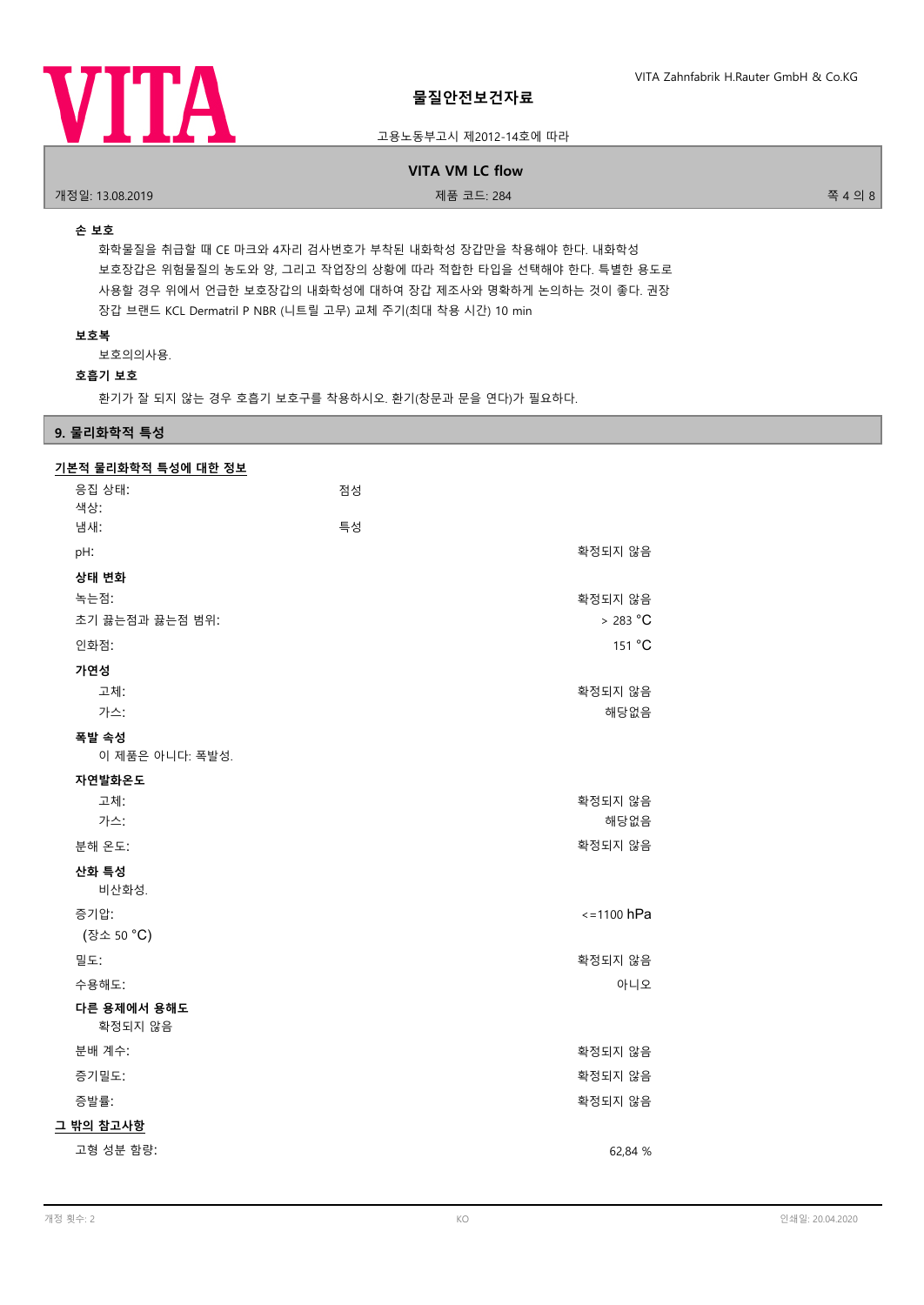

# 고용노동부고시 제2012-14호에 따라

**VITA VM LC flow**

.<br>개정일: 13.08.2019 제품 코드: 284 전 - 대한민국의 대한민국의 대한민국의 제품 코드: 284 전 - 대한민국의 대한민국의 대한민국의 대한민국의 대한민국의 8

### **10. 안정성 및 반응성**

## **반응성**

규정에 따라 취급 및 저장될 경우, 유해 반응이 없음.

# **화학적 안전성**

본 제품을 통상의 상온에서 저장하면 안정함.

### **위험한 반응 가능성**

알려진 유해 반응은 없음.

### **피해야 할 조건**

없음/없음

### **피해야 할 물질**

아무런 정보가 없다.

# **유해한 분해산물**

유해분해물은 알려지지 않음.

### **11. 독성에 관한 정보**

# **독성학적 영향에 대한 정보**

### **급성 독성**

제공된 데이터에 근거해 분류 기준을 충족하지 않음.

| - |
|---|

| CAS 번호    | 명칭                                |                            |   |    |    |
|-----------|-----------------------------------|----------------------------|---|----|----|
|           | 노출 경로                             | 투여량                        | 종 | 출처 | 방법 |
| 2867-47-2 | 2-dimethylaminoethyl methacrylate |                            |   |    |    |
|           | 경구                                | 500<br><b>ATE</b><br>mg/kg |   |    |    |
|           | 경피                                | 1100<br>ATE<br>mg/kg       |   |    |    |

# **자극 및 부식작용**

제공된 데이터에 근거해 분류 기준을 충족하지 않음.

# **민감화 효과**

알레르기성 피부 반응을 일으킬 수 있음.

(7,7,9-Trimethyl-4,13-dioxo-3,14-dioxa-5,12-diaza-hexadecan-1,16-diol-dimethacrylat (mixture of isomers); 2,2'-ethylenedioxydiethyl dimethacrylate; 2-dimethylaminoethyl methacrylate)

# **발암성, 변이원성 , 생식 독성**

제공된 데이터에 근거해 분류 기준을 충족하지 않음.

### **STOT-단일 노출**

제공된 데이터에 근거해 분류 기준을 충족하지 않음.

### **STOT-반복 노출**

제공된 데이터에 근거해 분류 기준을 충족하지 않음.

### **흡인 위해성**

제공된 데이터에 근거해 분류 기준을 충족하지 않음.

# **테스트에 대한 추가 정보**

이 혼합물은 규정 (EC) No. 1272/2008 [CLP]의 의미에서 위험물질로 분류되어 있다.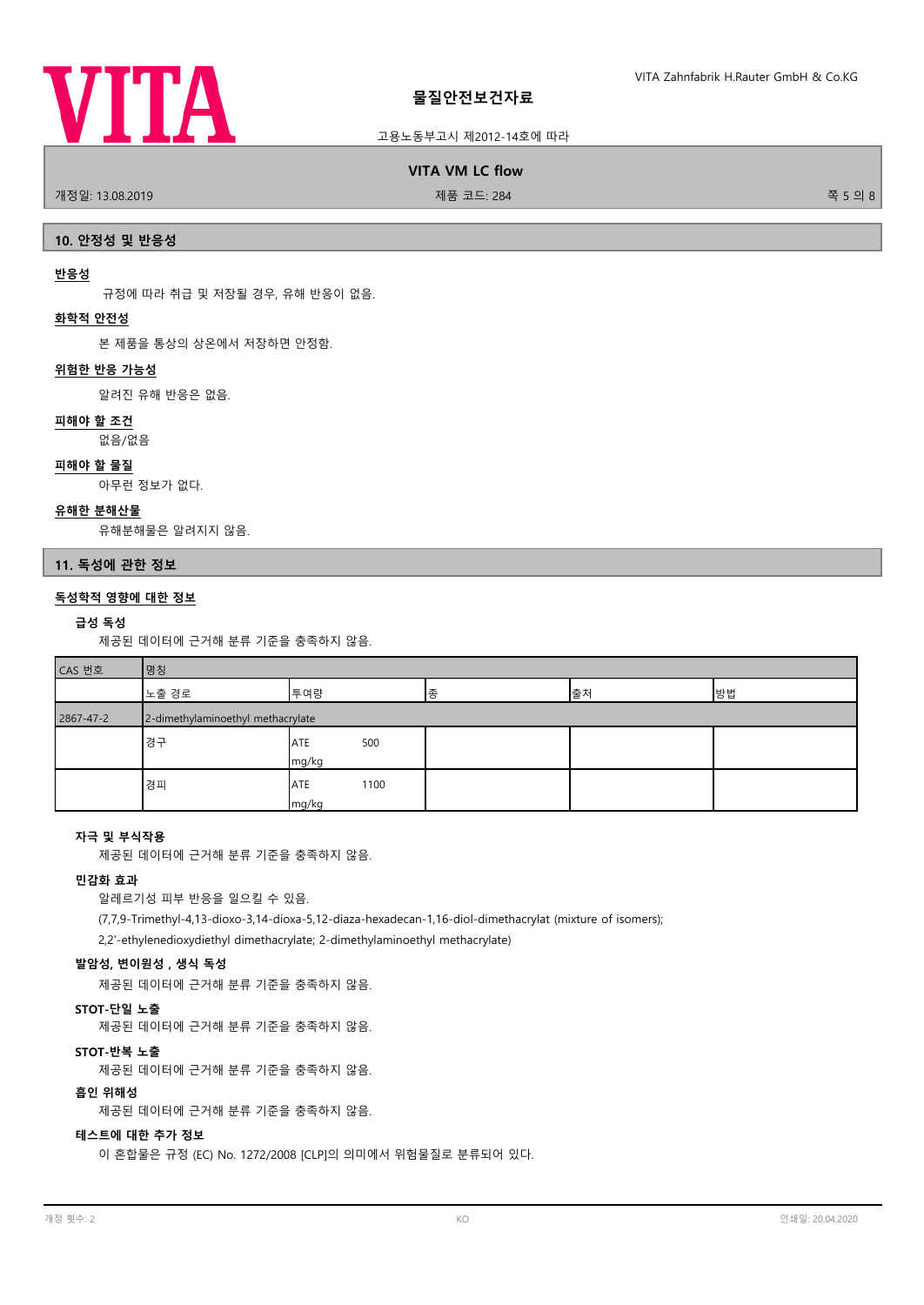# **VITA**

# 고용노동부고시 제2012-14호에 따라

**VITA VM LC flow**

.<br>개정일: 13.08.2019 제품 프로그램을 제공하는 것이 제품 코드: 284 전 12월 20일 - 29월 20일 8월 20일 8월 20일 8월 20일 8월 20일 8월 20일 8월 20일 8월 2

### **12. 환경에 미치는 영향**

### **독성**

장기적인 영향에 의해 수생생물에게 유해함.

# **잔류성 및 분해성**

이 제품은 검사를 받지 않은 제품이다.

### **생물농축성**

이 제품은 검사를 받지 않은 제품이다.

# **토양 이동성**

이 제품은 검사를 받지 않은 제품이다.

# **기타 유해 영향**

아무런 정보가 없다.

### **추가 정보**

하수설비나 수환경으로 유출되지 않게 한다. 지하/지면으로 유출되지 않게 한다.

# **13. 폐기시 주의사항**

# **폐기 방법**

### **권장사항**

하수설비나 수환경으로 유출되지 않게 한다. 지하/지면으로 유출되지 않게 한다. 폐기물은 해당 법규에 따라 폐기하시오.

# **오염된 포장**

오염된 포장물은 물질처럼 취급해야 한다.

# **14. 운송에 필요한 정보**

| 해상 운송 (IMDG)             |                                                          |
|--------------------------|----------------------------------------------------------|
| UN-번호:                   | No dangerous good in sense of this transport regulation. |
| UN 적정 배송 명칭 <u>:</u>     | No dangerous good in sense of this transport regulation. |
| <u> 운송 위험 등급:</u>        | No dangerous good in sense of this transport regulation. |
| <u>용기등급:</u>             | No dangerous good in sense of this transport regulation. |
| 항공 운송 (ICAO-TI/IATA-DGR) |                                                          |
| UN-번호:                   | No dangerous good in sense of this transport regulation. |
| UN 적정 배송 명칭 <u>:</u>     | No dangerous good in sense of this transport regulation. |
| <u> 운송 위험 등급:</u>        | No dangerous good in sense of this transport regulation. |
| 용기등급:                    | No dangerous good in sense of this transport regulation. |
| 환경 유해성                   |                                                          |
| 환경에 유해함:                 | 아니오                                                      |
| 사용자를 위한 특별 예방조치          |                                                          |
| 아무런 정보가 없다.              |                                                          |

# 해당없음

# **15. 법적 규제현황**

**물질이나 혼합물에 대한 안전, 보건 및 환경 규정/법규**

**MARPOL 73/78 Annex II 및 IBC 코드에 따른 벌크(bulk) 운송**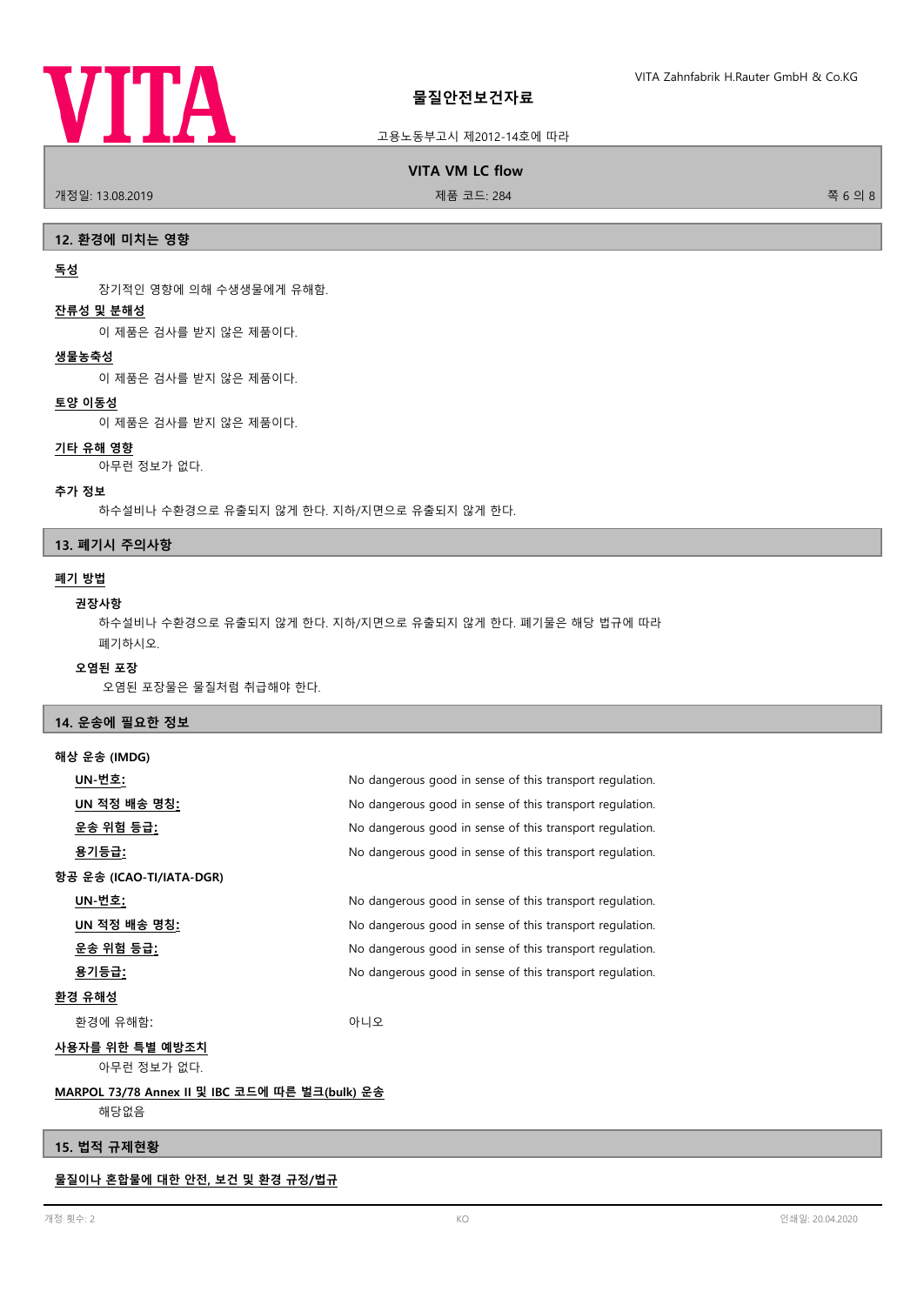

# 고용노동부고시 제2012-14호에 따라

| <b>VITA VM LC flow</b>                                                                                                                                                                                                                                                                                                                                                                                                                                                                                                                                                                                                                                                                                                                                                                                                                                                                                                                 |                   |         |  |
|----------------------------------------------------------------------------------------------------------------------------------------------------------------------------------------------------------------------------------------------------------------------------------------------------------------------------------------------------------------------------------------------------------------------------------------------------------------------------------------------------------------------------------------------------------------------------------------------------------------------------------------------------------------------------------------------------------------------------------------------------------------------------------------------------------------------------------------------------------------------------------------------------------------------------------------|-------------------|---------|--|
| 개정일: 13.08.2019                                                                                                                                                                                                                                                                                                                                                                                                                                                                                                                                                                                                                                                                                                                                                                                                                                                                                                                        | 제품 코드: 284        | 쪽 7 의 8 |  |
| EU 규정                                                                                                                                                                                                                                                                                                                                                                                                                                                                                                                                                                                                                                                                                                                                                                                                                                                                                                                                  |                   |         |  |
| 2010/75/EU(VOC):                                                                                                                                                                                                                                                                                                                                                                                                                                                                                                                                                                                                                                                                                                                                                                                                                                                                                                                       | 0,092 %           |         |  |
| 2004/42/EC(VOC):                                                                                                                                                                                                                                                                                                                                                                                                                                                                                                                                                                                                                                                                                                                                                                                                                                                                                                                       | 0,092 %           |         |  |
| 국가 규정                                                                                                                                                                                                                                                                                                                                                                                                                                                                                                                                                                                                                                                                                                                                                                                                                                                                                                                                  |                   |         |  |
| 고용 제한:                                                                                                                                                                                                                                                                                                                                                                                                                                                                                                                                                                                                                                                                                                                                                                                                                                                                                                                                 | 청소년 고용 제한에 유의하시오. |         |  |
| 물 위험 등급(독일):                                                                                                                                                                                                                                                                                                                                                                                                                                                                                                                                                                                                                                                                                                                                                                                                                                                                                                                           | 3 - 수질에 매우 유해함    |         |  |
| 피부 흡수/민감화:                                                                                                                                                                                                                                                                                                                                                                                                                                                                                                                                                                                                                                                                                                                                                                                                                                                                                                                             | 알레르기성 과민 반응을 일으킴. |         |  |
| 16. 그 밖의 참고사항                                                                                                                                                                                                                                                                                                                                                                                                                                                                                                                                                                                                                                                                                                                                                                                                                                                                                                                          |                   |         |  |
| 약어 및 두문자어<br>ADR: Accord européen sur le transport des marchandises dangereuses par Route<br>(European Agreement concerning the International Carriage of Dangerous Goods by Road)<br>IMDG: International Maritime Code for Dangerous Goods<br>IATA: International Air Transport Association<br>GHS: Globally Harmonized System of Classification and Labelling of Chemicals<br>EINECS: European Inventory of Existing Commercial Chemical Substances<br>ELINCS: European List of Notified Chemical Substances<br><b>CAS: Chemical Abstracts Service</b><br>LC50: Lethal concentration, 50%<br>LD50: Lethal dose, 50%<br>CLP: Classification, labelling and Packaging<br>REACH: Registration, Evaluation and Authorization of Chemicals<br>GHS: Globally Harmonised System of Classification, Labelling and Packaging of Chemicals<br><b>UN: United Nations</b><br>DNEL: Derived No Effect Level<br>DMEL: Derived Minimal Effect Level |                   |         |  |

PNEC: Predicted No Effect Concentration

ATE: Acute toxicity estimate

LL50: Lethal loading, 50%

EL50: Effect loading, 50%

EC50: Effective Concentration 50%

ErC50: Effective Concentration 50%, growth rate

NOEC: No Observed Effect Concentration

BCF: Bio-concentration factor

PBT: persistent, bioaccumulative, toxic

vPvB: very persistent, very bioaccumulative

RID: Regulations concerning the international carriage of dangerous goods by rail

ADN: European Agreement concerning the International Carriage of Dangerous Goods by Inland

Waterways (Accord européen relatif au transport international des marchandises dangereuses par voies de

navigation intérieures)

EmS: Emergency Schedules

MFAG: Medical First Aid Guide

ICAO: International Civil Aviation Organization

MARPOL: International Convention for the Prevention of Marine Pollution from Ships

IBC: Intermediate Bulk Container

VOC: Volatile Organic Compounds